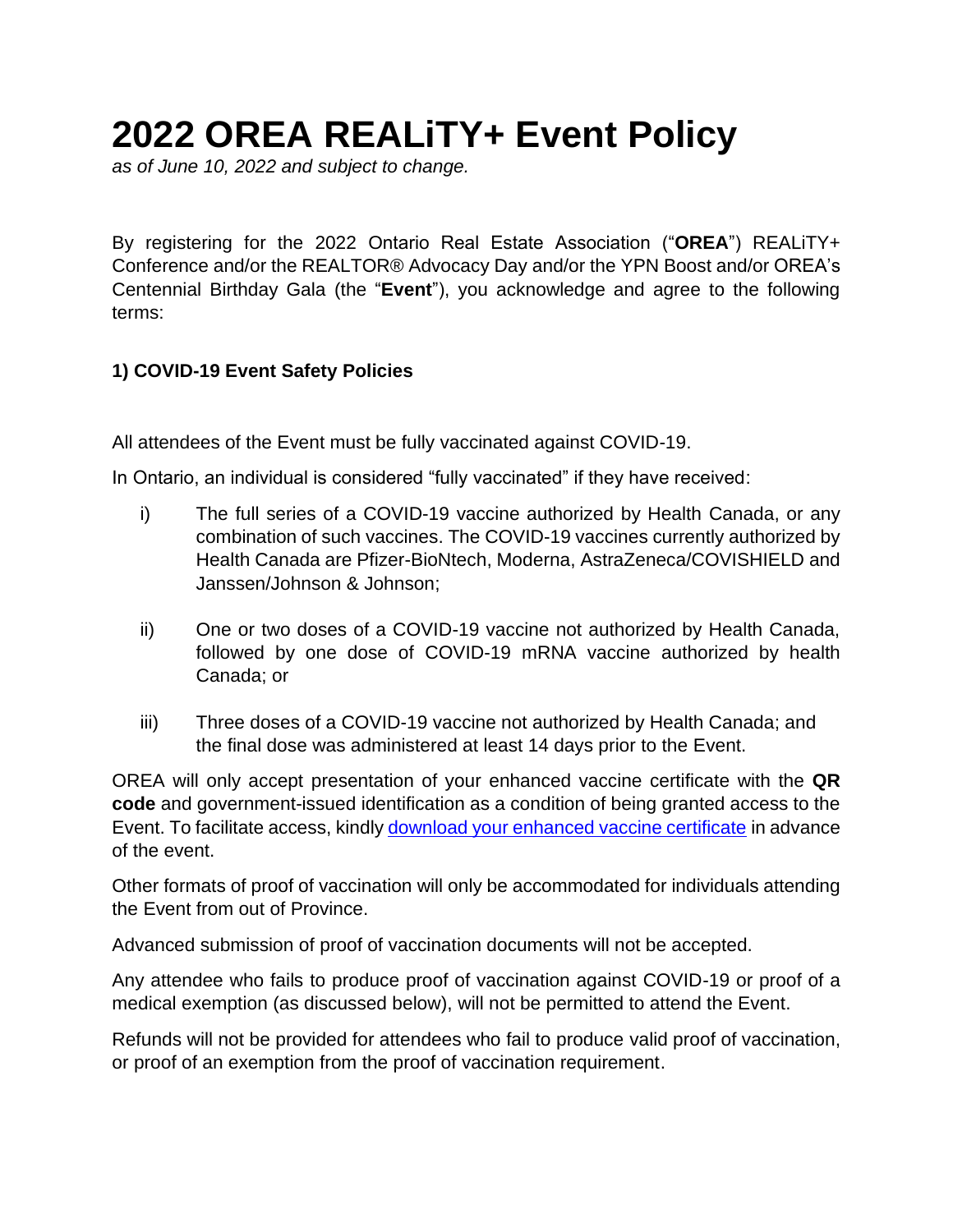## **2) Exemption from Proof of Vaccination Requirements**

Individuals seeking an exemption from proof of vaccination requirements can qualify for an exemption from the proof of vaccination requirement if they are able to provide OREA staff with a valid medical certificate with a **QE code** issued by the province of Ontario.

Other formats of proof of medical exemption will only be accommodated for individuals attending the Event from out of Province.

Advanced submission will not be accepted. Any attendee who fails to produce proof of a medical exemption in an acceptable format will not be permitted to attend the Event.

Refunds will not be provided for attendees who fail to produce proof of a valid medical exemption.

#### **3) Speaker Care & Safety Requirements**

Some Speaker's joining the Event may have further requirements to ensure their care and safety while participating at the Event. For those in the audience, including but not limited to measures such as masking, social distancing and/or sessions that are prohibitive of photography and recording.

VIP functions with Speaker's may require additional measures including but not limited to masking, proof of booster vaccinations, social distancing, photography/recording prohibitions, background checks and/or proof of negative PCR and/or Rapid Antigen COVID tests.

Failure to comply may result in attendee's removal from the Event.

Applicable speaker requirements will be communicated to Event attendees closer to the Event date.

## **4) Cancellation Policy**

Cancellations must be made in writing to events@orea.com before Monday, October 31, 2022 less a \$50 processing fee.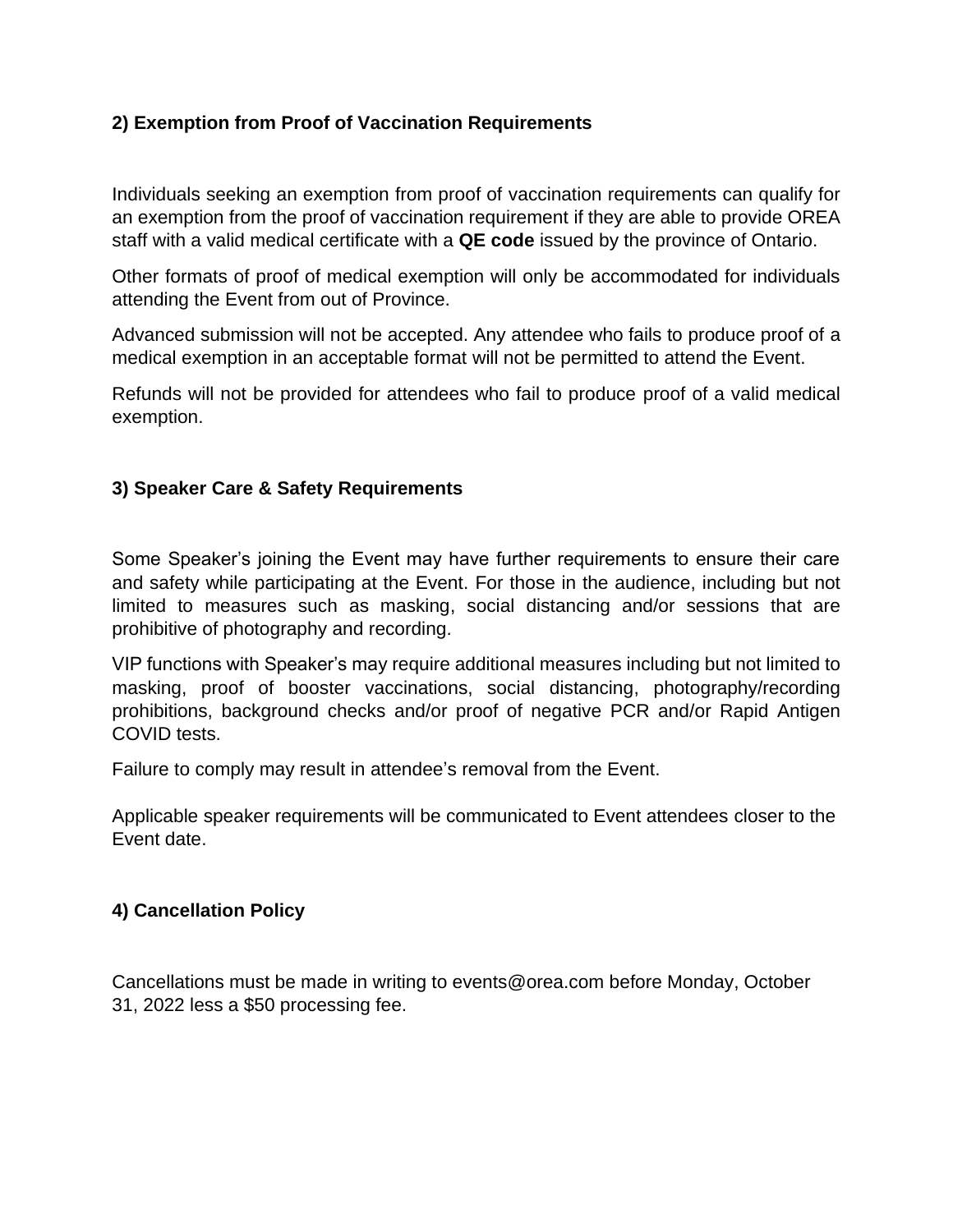#### **5) Event Cancellation or Postponement**

OREA reserves exclusive right to modify, postpone/reschedule or cancel any portion of the Event for any reason, including but not limited to an act of God, war, strike or labour disturbance, terrorist attack, extreme weather event, curtailment of transportation or travel either in the event city or in the countries/provinces of origin of the attendees or epidemic, pandemic or any consequence thereof). The sole and exclusive remedy for such cancellation by OREA shall be a refund in the amount of the paid registration fee (if any).

OREA will not be held liable for any travel, lodging, or incidental expenses incurred as a result of OREA's cancellation of any portion of the Event.

## **6) Privacy Policy**

Please note that OREA will collect, hold, use and disclose the information collected from attendees solely as necessary for the purposes of administering the Event, and in accordance with OREA's privacy policy: https://www.orea.com/Special-Pages/Help/Privacy-Policy.

#### **7) Code of Conduct**

OREA is committed to creating a safe and inclusive experience for our Members, staff and all attendees, regardless of gender, sexual orientation, disability, physical appearance, body size, race or religion. We do not tolerate harassment in any form. All attendees are expected to conduct themselves professionally. OREA does not tolerate inappropriate behaviour or harassment in any form, including defamatory verbal or written comments, displays of illicit images or use of illicit language, threats, intimidation, and unwanted physical contact.

Anyone violating these rules may be asked to leave the Event without a refund and may not be permitted to participate in any future OREA events at the sole discretion of OREA staff.

If you are being harassed or notice that someone else is or have any concerns, please contact events@orea.com.

#### **8) Video and Photo Consent**